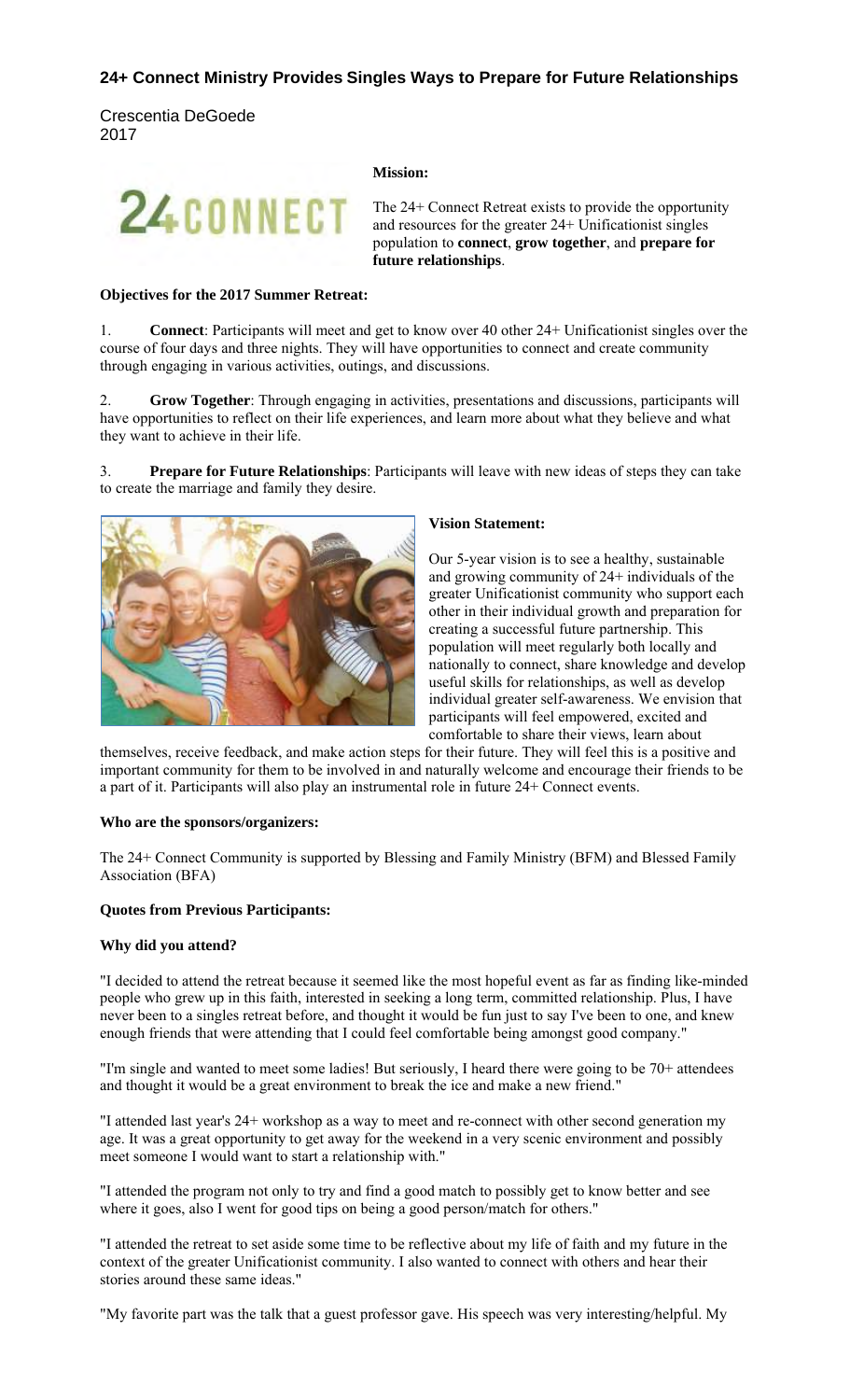second favorite part was meeting good people for new occasions; I made family friends over that weekend."

"I felt that 24+ connect had a great staff that wanted to help their peers by providing a new way to meet others from all over the world."

"I wanted to meet new people that come from the same background but have different stories. My main goal was to learn about myself and meet new people with different points of view. I believe that there is nothing better than meeting people who can give you affirmation in who you are but to also challenge yourself and what you believe."

#### **What was your favorite part?**

"My favorite part about 24+ connect was meeting new people as well as reconnecting with friends that I haven't seen in years. It had a comfortable atmosphere with a loose structure. Nice environment to meet people. Most of the talks were informative and enlightening. What a retreat should be."

"I think for me, the best part were the moments when I was able to go off and have great heart to heart talks with people. And just being in nature was just amazing."

"The structure of the retreat was great for connecting with a diverse spread of the attendees, making it easy to network. It was also great to have Rev. Thompson at the retreat not only to speak, but also to answer any and all questions. His perspective and transparency is really refreshing."

"The whole program was enjoyable because of the atmosphere the staff creates, but I enjoyed meal times because it gave me an opportunity to sit down and meet someone new in a relaxed setting."

"My favorite part was the beach day because that's where I first got to hang out one-on-one with my now spouse, Dan."

#### **Who would you recommend to attend this program?**

"I would recommend this to anyone who is feeling conflicted, confused, or stuck about the matching or about their place in the Unificationist community. It was a great place to be reflective and hear from others. Or to anyone who just wants to meet awesome people from all over the world."

"I would recommend this program to someone who is willing to put church concepts to the side and treat this weekend as an icebreaker. Don't expect you will leave the weekend initiating a matching process, don't put that pressure on yourself. The program is an opportunity to be curious in other people, and make some friends. Eventually that friendship may become something more. That's how it worked for me anyway."

"That's a hard question because I think that a lot of people went for very different reasons and that's OK. Some people were uber gungho about learning about and getting matched, others just wanted to see their friends, others were just mildly curious as to who's out there and some, like me, wanted an escape and to meet new people. So I guess I would say anyone over 24 who wants to enjoy nature and possibly experience something positive should go. I'm not looking for a spouse, if it happens in its own good time, then great. I'm looking for genuine friendships and relationships first. You never know what will come your way with an open mind and heart."

"I think anyone who is open minded and interested in meeting new people while exploring a different part of the country should attend. The retreat provided a relaxed environment to meet and hang out with friends old and new."

"Anyone looking to meet cool people and to gain some new insight on self-improvement and relationships."

"I would suggest anyone who is looking for a good partner match and also anyone who just wants good life tips in general and tips on being a good loving person to all–even yourself."

"There are all sorts of people who come from all walks of life, and every single one of those people are God's children, and every single one of those people deserve to find someone who they can fully love, and be loved by. People are constantly discouraged by the limited chances to meet amazing people within the same faith, but this retreat allows similar ages, and interests to come together to network and get to know people from around the world. If you are unsure about attending or not, I highly recommend you at least check it out once. Life is too short to regret missed connections because of fear. If you want something in life, you go up to it and drop a line like, "you're so beautiful, you made me forget my pick up lines."

# **Questions and Answers**